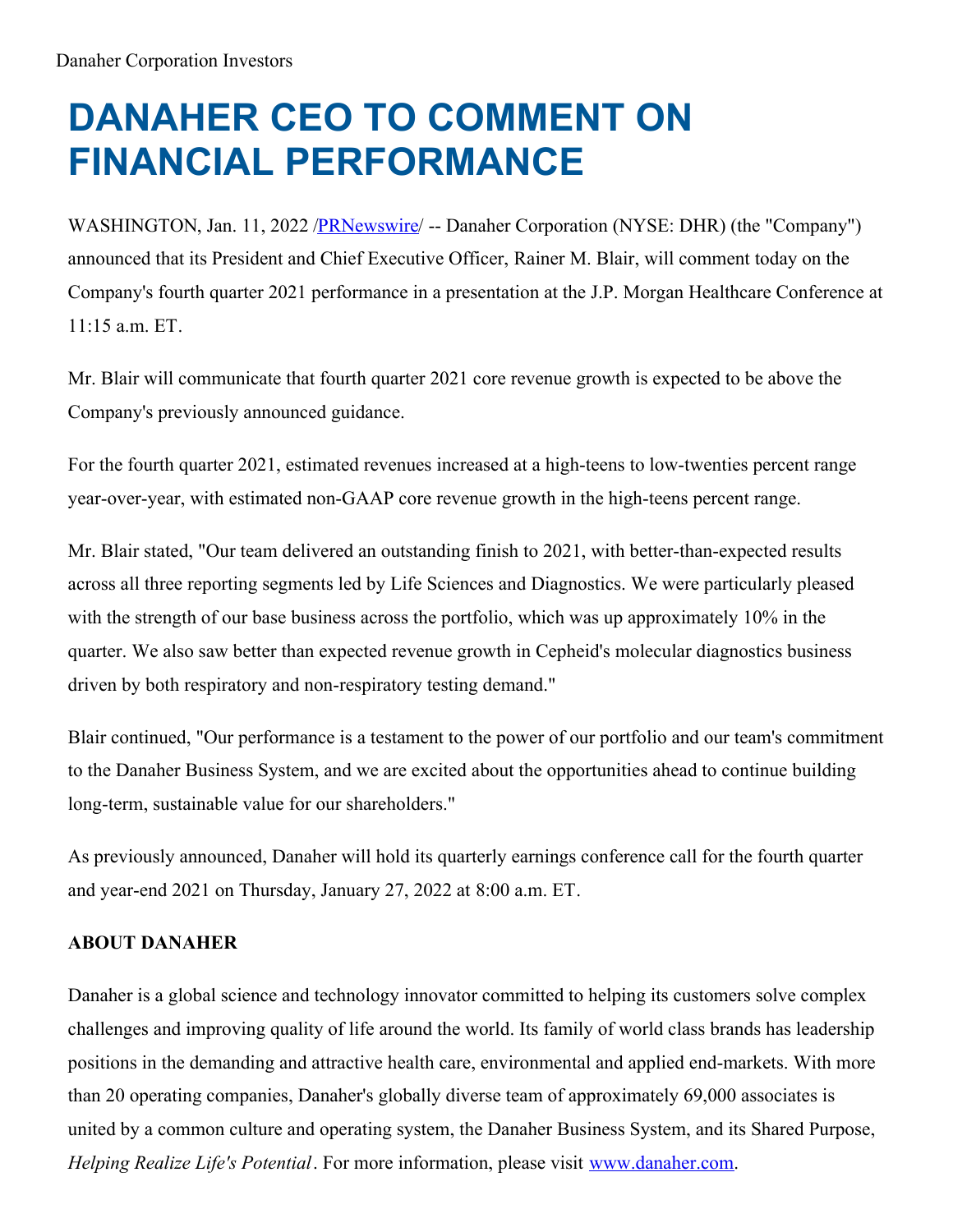### **FORWARD LOOKING STATEMENTS**

Statements in this release that are not strictly historical, including the statements regarding the Company's expected financial performance for the fourth quarter 2021, future opportunities to build shareholder value and any other statements regarding events or developments that we believe or anticipate will or may occur are "forward-looking" statements within the meaning of the federal securities laws. There are a number of important factors that could cause actual results, developments and business decisions to differ materially from those suggested or indicated by such forward-looking statements and you should not place undue reliance on any such forward-looking statements. These factors include, among other things, the highly uncertain and unpredictable severity, magnitude and duration of the COVID-19 pandemic (and the related governmental, business and community responses thereto) on our business, results of operations and financial condition, the impact of our debt obligations (including the debt incurred to finance the acquisitions of Cytiva and Aldevron) on our operations and liquidity, deterioration of or instability in the economy, the markets we serve and the financial markets (including as a result of the COVID-19 pandemic), uncertainties relating to U.S. laws or policies, including potential changes in U.S. trade policies and tariffs and the reaction of other countries thereto, contractions or growth rates and cyclicality of markets we serve, competition, our ability to develop and successfully market new products and technologies and expand into new markets, the potential for improper conduct by our employees, agents or business partners, our compliance with applicable laws and regulations (including rules relating to offlabel marketing and other regulations relating to medical devices and the health care industry), the results of our clinical trials and perceptions thereof, our ability to effectively address cost reductions and other changes in the health care industry, our ability to successfully identify and consummate appropriate acquisitions and strategic investments and successfully complete divestitures and other dispositions, our ability to integrate the businesses we acquire and achieve the anticipated benefits of such acquisitions (including with respect to the acquisition of Aldevron), our ability to realize anticipated growth, synergies and other benefits of the Aldevron acquisition, Aldevron's performance and maintenance of important business relationships, contingent liabilities and other risks relating to acquisitions, investments, strategic relationships and divestitures (including tax-related and other contingent liabilities relating to past and future IPOs, split-offs or spin-offs), security breaches or other disruptions of our information technology systems or violations of data privacy laws, the impact of our restructuring activities on our ability to grow, risks relating to potential impairment of goodwill and other intangible assets, currency exchange rates, tax audits and changes in our tax rate and income tax liabilities, changes in tax laws applicable to multinational companies, litigation and other contingent liabilities including intellectual property and environmental, health and safety matters, the rights of the United States government to use, disclose and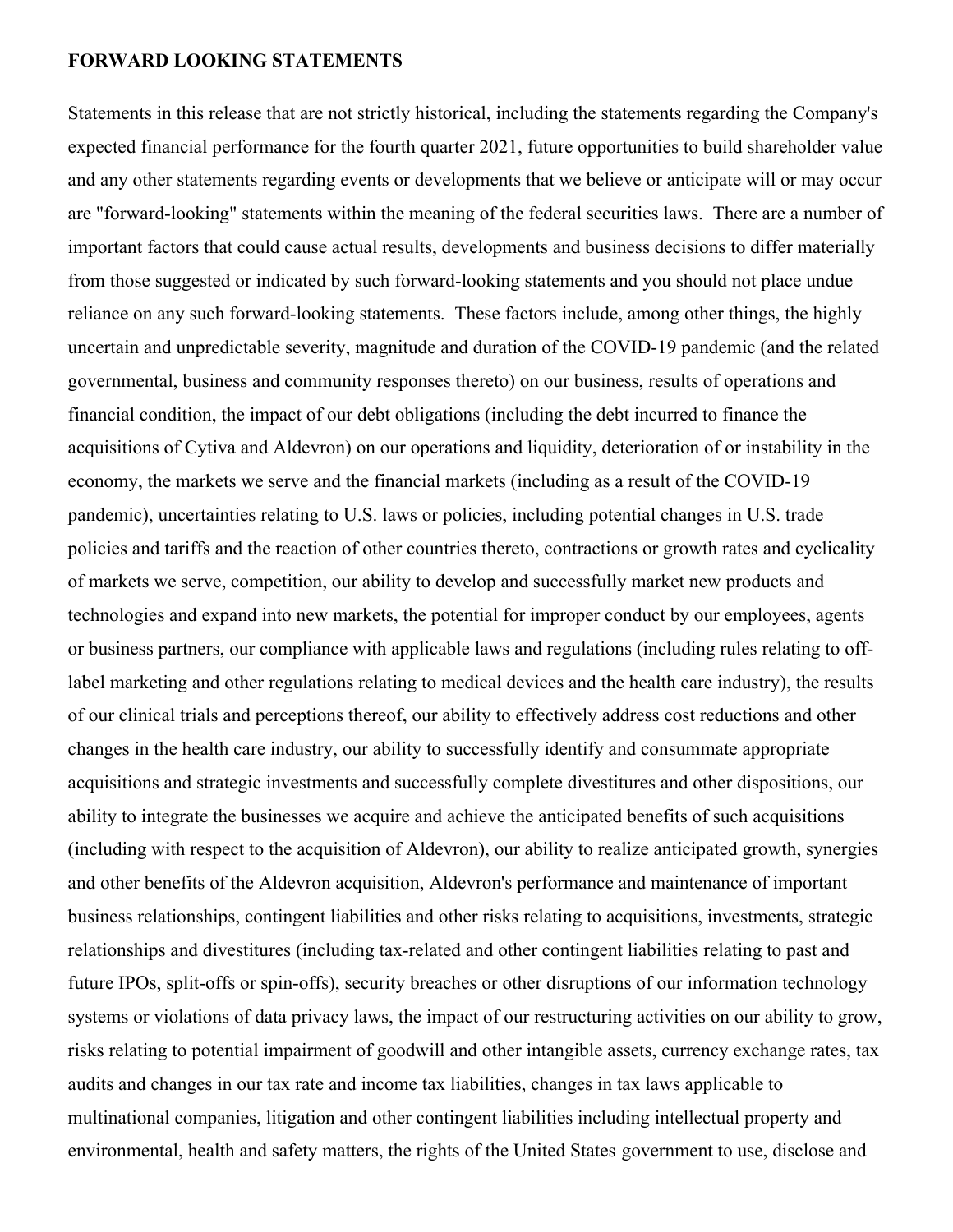license certain intellectual property we license if we fail to commercialize it, risks relating to product, service or software defects, product liability and recalls, risks relating to product manufacturing, our relationships with and the performance of our channel partners, uncertainties relating to collaboration arrangements with third-parties, commodity costs and surcharges, our ability to adjust purchases and manufacturing capacity to reflect market conditions, reliance on sole sources of supply, the impact of deregulation on demand for our products and services, labor matters, international economic, political, legal, compliance, social and business factors (including the impact of the United Kingdom's separation from the EU), disruptions relating to man-made and natural disasters (including pandemics such as COVID-19) and pension plan costs. Additional information regarding the factors that may cause actual results to differ materially from these forward-looking statements is available in our SEC filings, including our 2020 Annual Report on Form 10-K and Quarterly Report on Form 10-Q for the third quarter of 2021. These forward-looking statements speak only as of the date of this release and except to the extent required by applicable law, the Company does not assume any obligation to update or revise any forward-looking statement, whether as a result of new information, future events and developments or otherwise.

#### **Estimated Core Sales Growth**

|                                      | % Change Three-Month Period Ended December 31, 2021 vs.<br><b>Comparable 2020 Period</b> |
|--------------------------------------|------------------------------------------------------------------------------------------|
| Total sales growth (GAAP)            | + High-teens to low-twenties                                                             |
| Impact of:                           |                                                                                          |
| Acquisitions/divestitures            | (Low-single digit)                                                                       |
| Currency exchange rates              | $+$ Low-single digit                                                                     |
| Core sales growth (non-GAAP)         | $+$ High-teens                                                                           |
| Impact of COVID-related<br>tailwinds | (High-single digit)                                                                      |
| Base business core sales growth      |                                                                                          |
| $(non-GAAP)$                         | $\sim 10.0\%$                                                                            |

## **Statement Regarding Non-GAAP Measures**

Core sales growth (and the related measure "base business core sales growth") should be considered in addition to, and not as a replacement for or superior to, sales growth, and may not be comparable to similarly titled measures reported by other companies. Management believes that these measures provide useful information to investors by offering an additional way of viewing Danaher Corporation's ("Danaher" or the "Company") results that, when reconciled to the corresponding GAAP measures, help